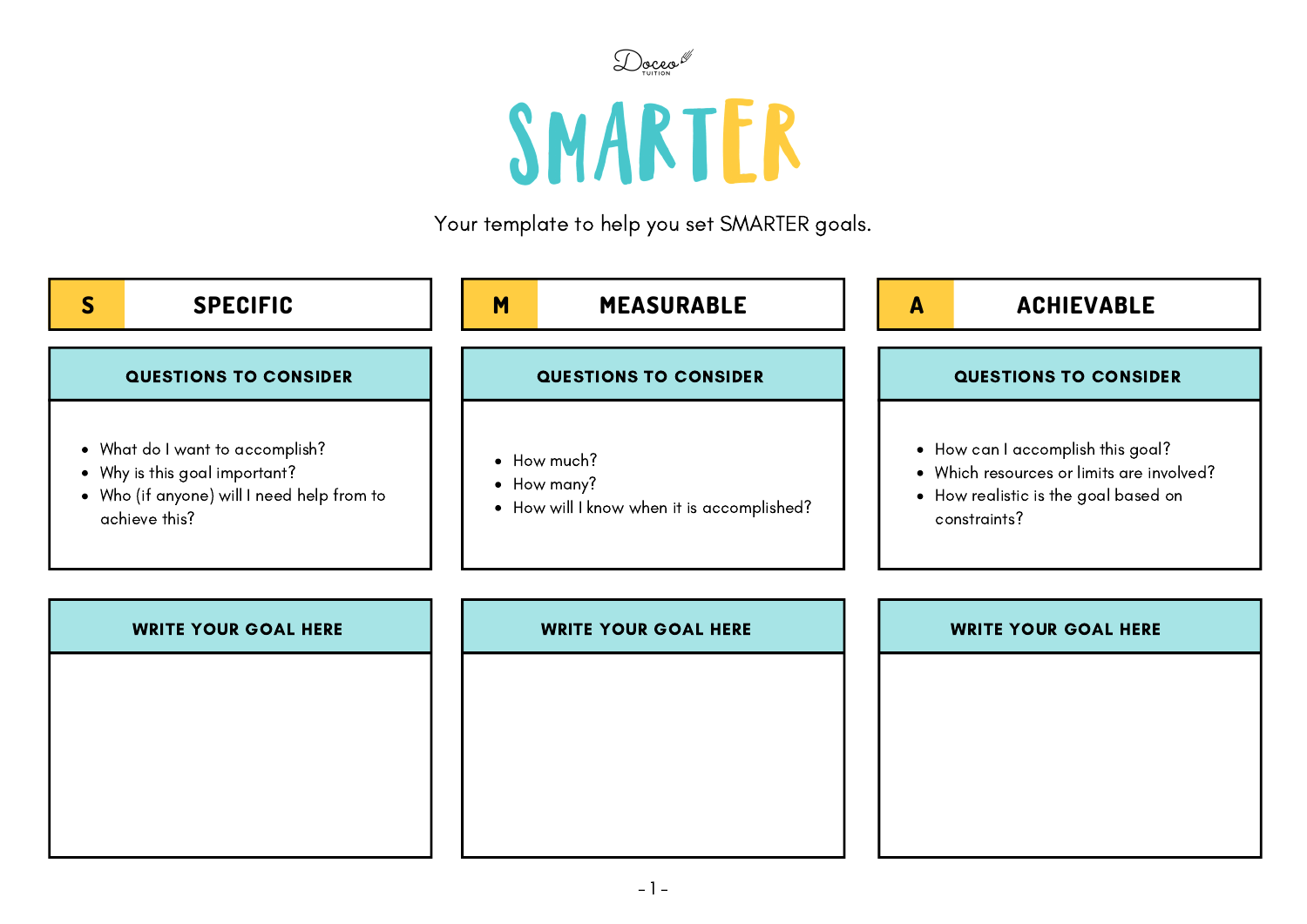

## SMARTER

Your template to help you set SMARTER goals.